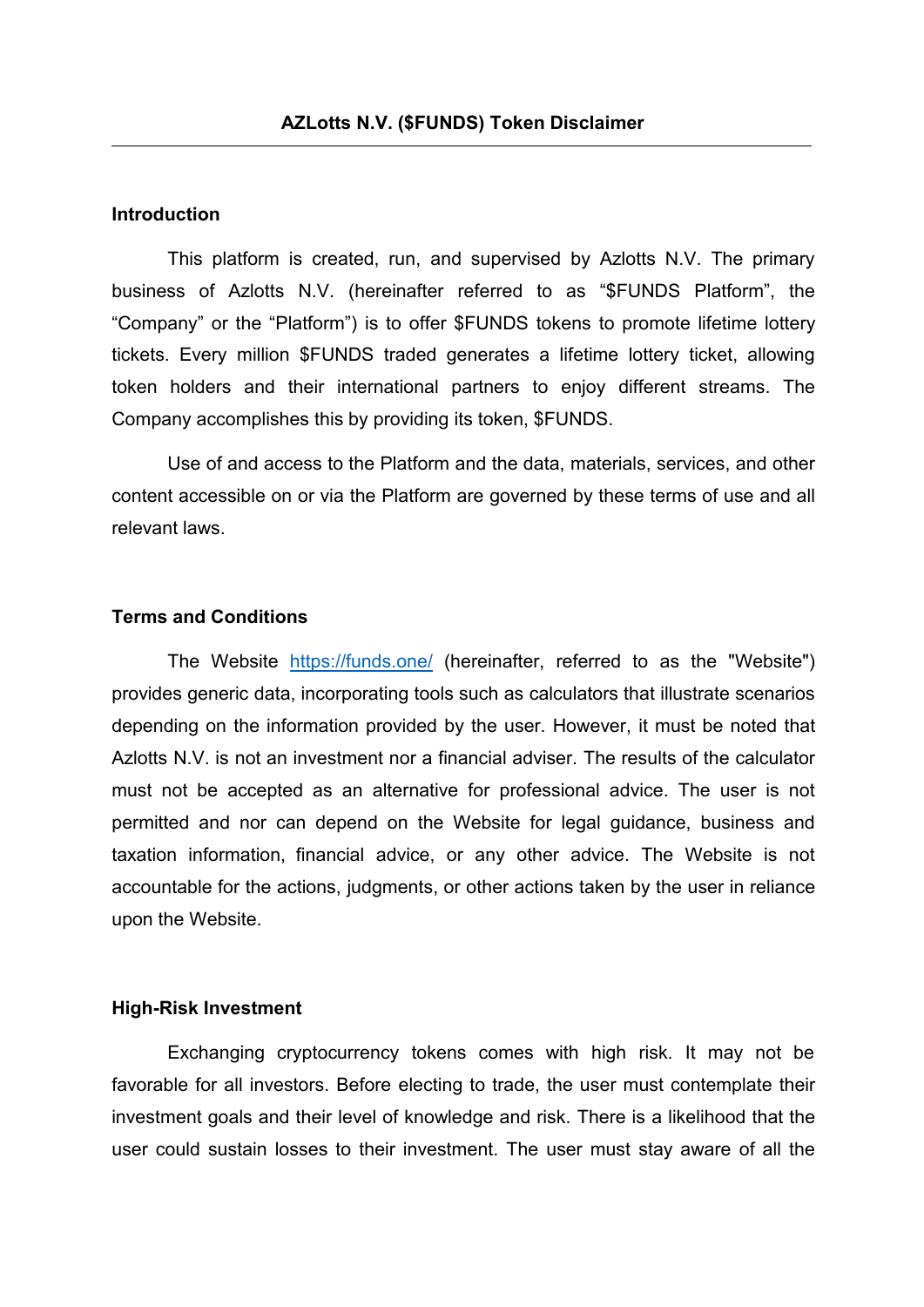risks related to cryptocurrency tokens and their trading, and seek guidance from a financial advisor.

The case studies and videos available on the Website are used to illustrate different financial situations based on user experiences. \$FUNDS takes reasonable care while publishing these case studies and videos, however, it must be noted that some of the stories are real and others are told by Tokens holders, Advisors and consumers. Any conclusions, advice, research, analyses, expenses, or other data included on this Website is given as general market commentary and does not comprise investment information.

Azlotts N.V. will not acknowledge liability for any loss or damage, including without limitation to, any loss of profit, which may occur directly or indirectly from the practice of or reliance on such data. All principles reflected on this Website are controlled by the respective writer and must not be deemed as guidance in any form.

Azlotts N.V. gives rise to no representation or warranties as to the precision and or timeline of the data included therein. A skilled professional must be consulted before making any financial determination.

# **Third-Party Links**

\$FUNDS may contain external links to other websites or content belonging to or originating from third parties or links to websites and features in banners or other advertising, for your convenience. We are particular about the external websites we link, nonetheless, such links are not examined, scrutinized, or tested for accuracy, validity, reliability, or accessibility. The Website does not warrant, endorse, guarantee, or take responsibility for the reliability ofany data presented by third-party websites bound by the website or features linked in any advertisement. We will not be a party to or be liable for overseeing any transaction between the user and third party providers of goods or services. Please report any defective links through the feedback form at the bottom of the affected page.

YOUR USE OF THIRD-PARTY WEBSITES AND INFORMATION, INCLUDING WITHOUT LIMITATION,YOUR USE OF ANY DATA, ADVERTISING,